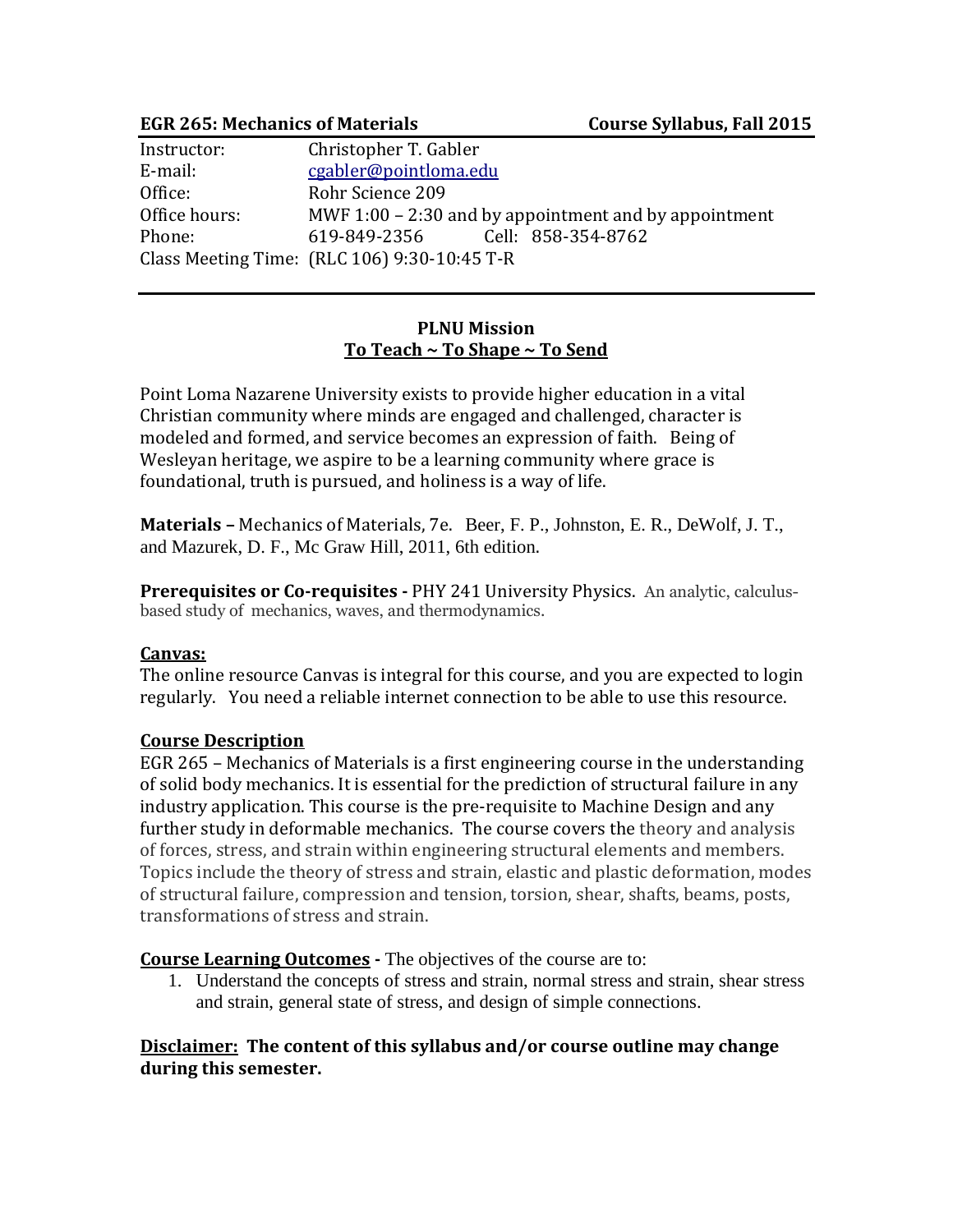- 2. Understand stress analysis, materials' behavior, constitutive relationship, Hookes law, stress concentration, St Venant principle, transformation equations, and Mohrs circle.
- 3. Learn about axially loaded members, torsion, change of length, angle of twist, transmission of power by shafts, and statically indeterminate structures.
- 4. Understand bending, shear and moment diagrams, shear force, transverse loading relationship, and flexure formulas.
- 5. Learn the concepts of deflection of beams, differential equation of deflection curve, method of superposition, and Castiglianos theorem.

**Class Meetings** – Studying mechanics of materials requires active learning and participation during class. In preparation for each class meeting there is a reading assignment. To maximize your learning and participation during our meetings it is very important that you have read this material before class.

**Class Conduct –** Attendance and punctuality are requirements for the course to help the student maximize his overall learning experience. Class exercises, questions and other elements of participation are factors in the students' overall grade assessment. The student is accountable for *all material* covered in class. In addition, students need to respect the classroom environment, and activity such as cell phone use, talking during the class lecture portions (when not engaged in questions and answers) and/or any other related behavior that interferes with the learning experience will be addressed to the student by the instructor.

**Course Objectives** – An emphasis is placed on both conceptual understanding and the ability to solve problems dealing with the concepts studied

(a) an ability to apply knowledge of mathematics, science, and engineering

(b) an ability to design a system, component, or process to meet desired needs

(c) an ability to identify, formulate, and solve engineering problems

(d) a recognition of the need for, and an ability to engage in life-long learning (e) an ability to use the techniques, skills, and modern engineering tools necessary for engineering practice.

(f) an ability to apply principles of engineering, basic science, and math to model, analyze, design and realize physical systems, components or processes

**Homework –** Homework is worth 10% of your final grade.

*Submission:* Written homework solutions should be worked neatly in clear logical steps. (Solutions and explanations should be clear enough that one of your peers could easily follow what you did if they had not worked the problem before.)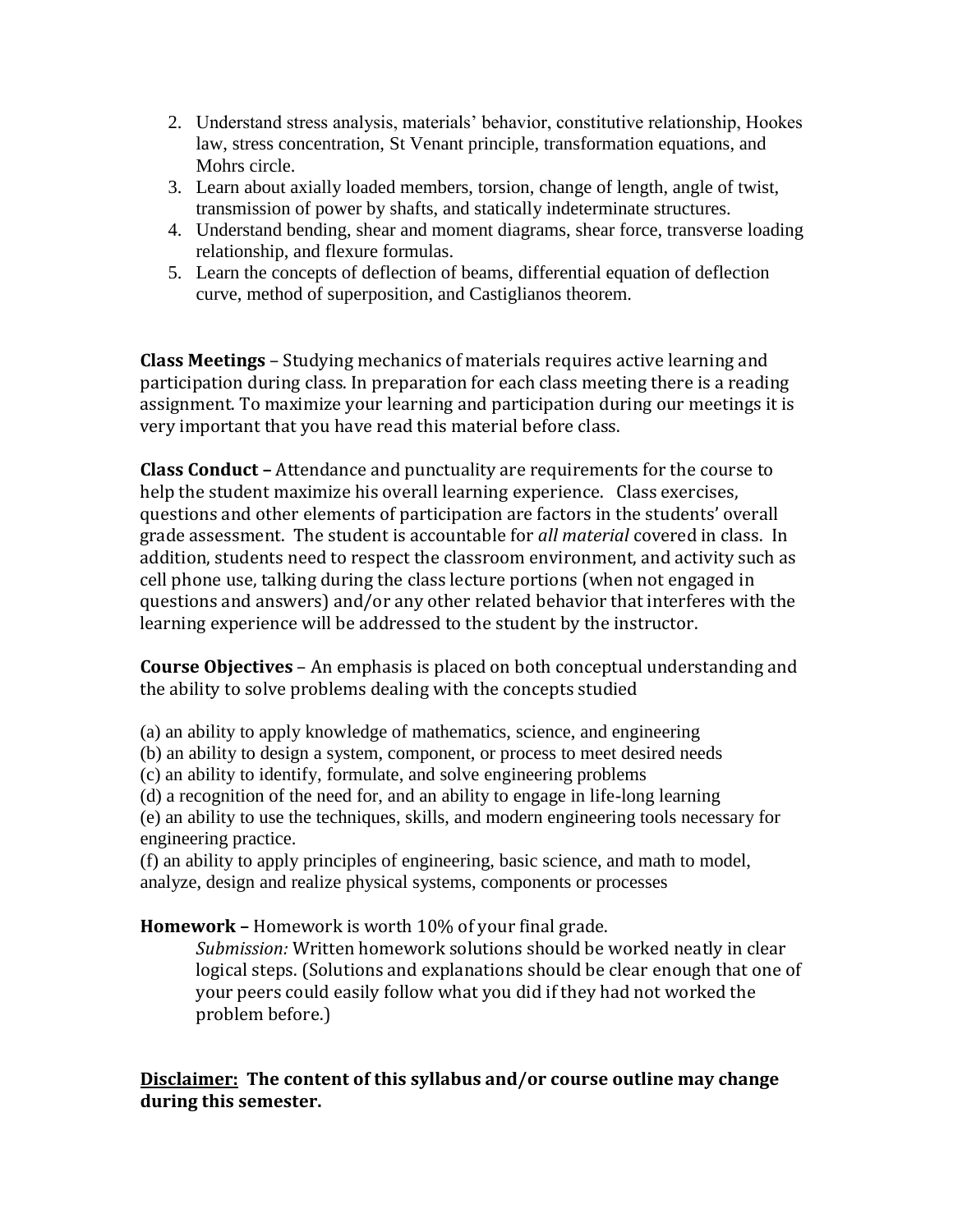*Collaboration*: We expect and encourage collaboration between you and your peers while working on your homework, but your work should be your own original solutions. Allow adequate time to work and think about problems by yourself first before you work together with your peers or ask questions of me. When you sit down to write up a problem, you should not use notes copied from someone else. The guideline is that you should have no trouble explaining or repeating work that you turn in.

*Late Submission:* Up to one late assignment per quad will be accepted late with a 10% reduction in grade for every day it is late. This begins with a 10% reduction for an assignment turned in later in the day after this homework has been collected at the beginning of class.

**Exams –** Examinations will be given in class, which count toward 40% of your final grade, consisting of three midterms. The final exam is comprehensive and counts for 25% of your grade. Exams will be closed book. Partial credit will be given for correct reasoning at any step of the problem, but only if it is communicated clearly enough for me to understand. For problems that call for a solution or explanation, no credit will be given for an answer alone; the method or reasoning must also be shown.

**Final Grades –** The grade you earn in this course is roughly based on the following scale: 100%-88% A, 88%-85.5% A-, 85.5%-83% B+, 83%-78% B, 78%-75.5% B-, 75.5%-73% C+, 73%-68% C, 68%-65.5% C-, 65.5%-63% D+, 63%-58% D, 58%- 55.5% D-. The points you receive during the course are weighted accordingly: inclass quizzes: 15%, homework: 10%, exams (3): 50%, final exam: 25%.

**Academic Integrity –** Students should demonstrate academic honesty by doing original work and by giving appropriate credit to the ideas of others. As stated in the university catalog, "Academic dishonesty is the act of presenting information, ideas, and/or concepts as one's own when in reality they are the results of another person's creativity and effort. Such acts include plagiarism, copying of class assignments, and copying or other fraudulent behavior on examinations." All students are expected to uphold the highest standards of honesty and integrity in their academic work. Cheating or plagiarism may result at a minimum in failure on the assignment and may result in an automatic failure in this course.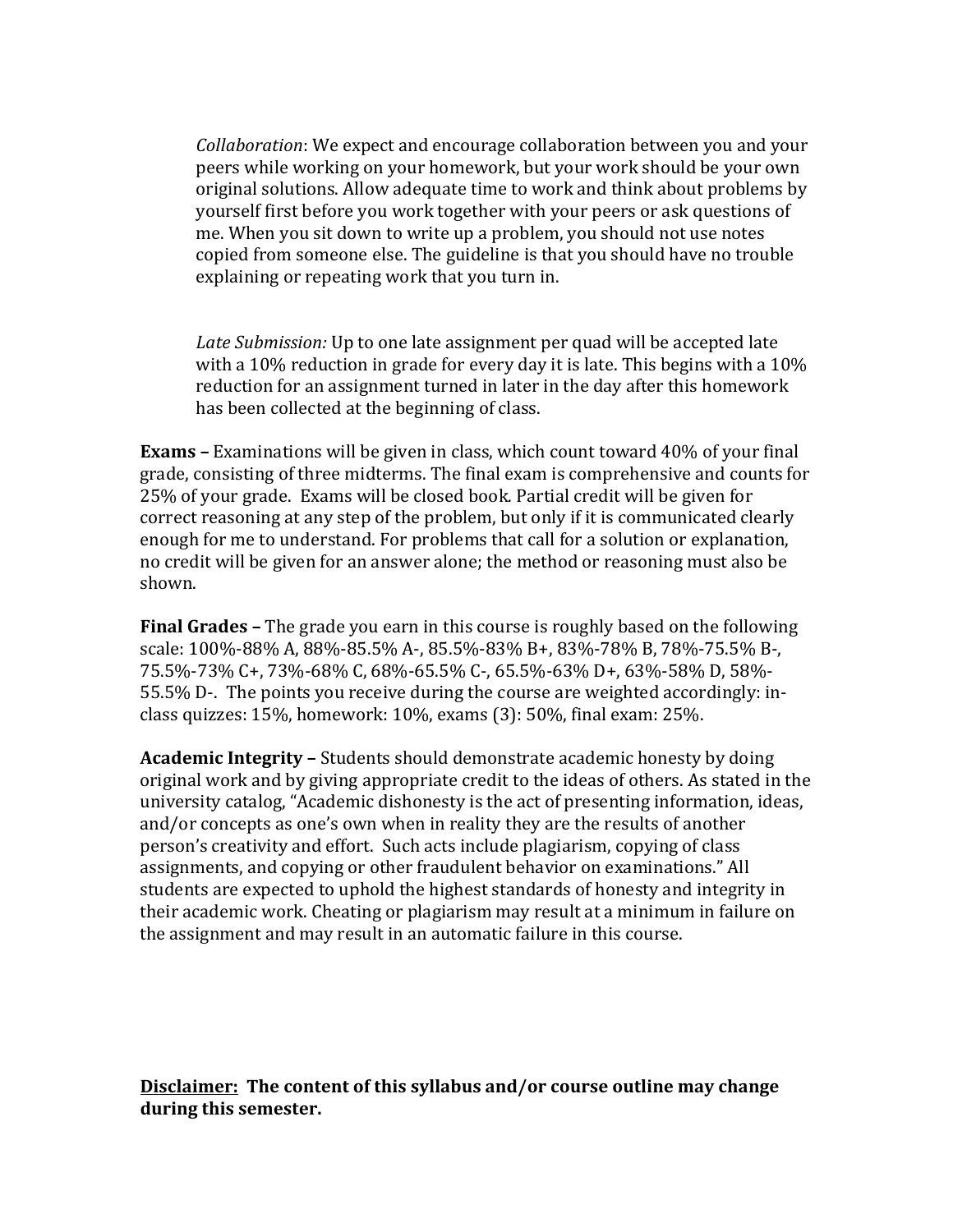**Academic Accommodations –**While all students are expected to meet the minimum academic standards for completion of this course, students with disabilities may require academic accommodations. To request academic accommodations, you will need to file documentation with the Disability Resource Center (DRC), located in the Bond Academic Center. Once documentation is filed, the DRC will contact your instructors and provide written recommendations for reasonable and appropriate accommodation to meet your needs. If you have questions or would like to discuss those or any learning problems, please feel free to contact me. See Academic Policies for full text.

In compliance with federal law, neither PLNU student ID nor social security number should be used in publicly posted grades or returned sets of assignments without student written permission. This class will meet the federal requirements by (Note: each faculty member should choose one strategy to use: distributing all grades and papers individually; requesting and filing written student permission; or assigning each student a unique class ID number not identifiable on the alphabetic roster.). Also in compliance with FERPA, you will be the only person given information about your progress in this class unless you have designated others to receive it in the "Information Release" section of the student portal. See Policy Statements in the (undergrad/ graduate as appropriate) academic catalog.

### **FINAL EXAMINATION POLICY**

Successful completion of this class requires taking the final examination **on its scheduled day**. The final examination schedule is posted on the Class Schedules site. No requests for early examinations or alternative days will be approved.

### **The Final Exam will be held on Tuesday, December 15, 2015 from 10:30 – 1:00 pm.**

#### **COPYRIGHT POLICY**

Point Loma Nazarene University, as a non-profit educational institution, is entitled by law to use materials protected by the US Copyright Act for classroom education. Any use of those materials outside the class may violate the law.

**FERPA Policy:** In compliance with federal law, neither PLNU student ID nor social security number should be used in publicly posted grades or returned sets of assignments without student written permission. This class will meet the federal requirements by (Note: each faculty member should choose one strategy to use: distributing all grades and papers individually; requesting and filing written student permission; or assigning each student a unique class ID number not identifiable on the alphabetic roster.). Also in compliance with FERPA, you will be the only person given information about your progress in this class unless you have designated others to receive it in the "Information Release" section of the student portal. See Policy Statements in the (undergrad/ graduate as appropriate) academic catalog.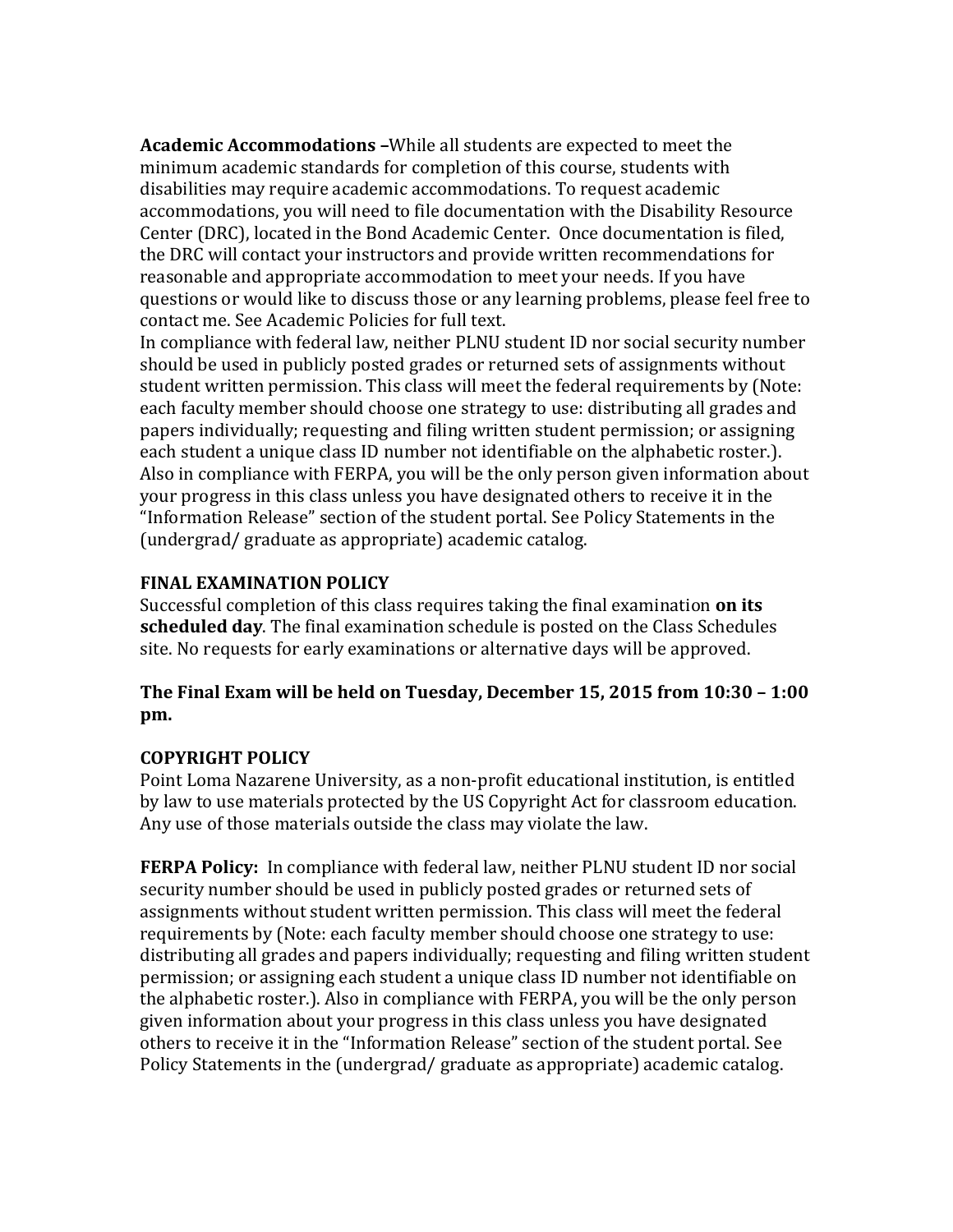# **EGR 265 – 1 Mechanics of Materials**

Professor Christopher Gabler Rohr Science 209, 619-849-2356, cgabler@pointloma.edu Office Hours: MWF 1:00 –2:30 and by appointment

## *LECTURE SCHEDULE (tentative)*

| $\mid$ T 09/01 | No scheduled class                          |                          |
|----------------|---------------------------------------------|--------------------------|
| R 09/03        | <b>Course Overview, Statics FBD, Stress</b> | 1-10, 30-32, and $54-66$ |

| M 09/07        | Labor Day - No Classes                                                                                   |                              |
|----------------|----------------------------------------------------------------------------------------------------------|------------------------------|
| T 09/08        | <b>Example problems, Shearing Stress</b>                                                                 | 10-18, 26-30                 |
| <b>R</b> 09/10 | Shearing strain, statically indeterminate problems                                                       | 78-81 and 98-<br>103         |
| $T$ 09/15      | Temperature change factors, Poisson's ratio, and strain<br>energy                                        | 82-87, 93-95,<br>and 694-700 |
| <b>R</b> 09/17 | <b>Homework Problems - Solutions, Review</b>                                                             |                              |
| T 09/22        | Saint-Venant's principle, stress concentration, plastic<br>deformation                                   | $65-67$ , $115-$<br>120      |
| <b>R</b> 09/24 | <b>Torsion of Shafts</b>                                                                                 | 142-162                      |
| T 09/29        | <b>Homework Problems - Solutions, Review</b>                                                             |                              |
| <b>R</b> 10/01 | Statically indeterminate shafts, design of transmission<br>shafts, and strain energy for shearing stress | 170-190, 701-<br>702         |
| T 10/06        | <b>Homework Solutions – Review for Exam 1</b>                                                            |                              |
| <b>R</b> 10/08 | <b>EXAM#1</b>                                                                                            |                              |
| T10/13         | Solution of midterm exam, pure bending                                                                   | 236-236                      |
| R 10/15        | Unsymmetrical bending, general case of axial loading,<br>and beams made of several materials             | 303-312                      |
| T10/20         | HW solution and shear and bending moment diagrams                                                        | 348-354                      |
| R 10/22        | Equilibrium equations, design of beams for bending                                                       | $346 - 354$                  |
| T 10/27        | Bending energy, and impact loads                                                                         | 784-795                      |

| T11/03         | <b>Sample Problems, Homework Solutions - EXAM #2 Review</b>                            |                          |
|----------------|----------------------------------------------------------------------------------------|--------------------------|
| <b>R</b> 11/05 | EXAMPLE XAM #2                                                                         |                          |
| T11/10         | <b>EXAM#2</b> Solutions - Transformations of stress and strain                         | 476-555                  |
| <b>R</b> 11/12 | General state of stress and stress in thin-walled pressure vessels (HW)<br>assignment) | 520-524, 549             |
| T 11/17        | <b>Failure criteria and principal stresses</b>                                         | 483, 507-513,<br>548-549 |